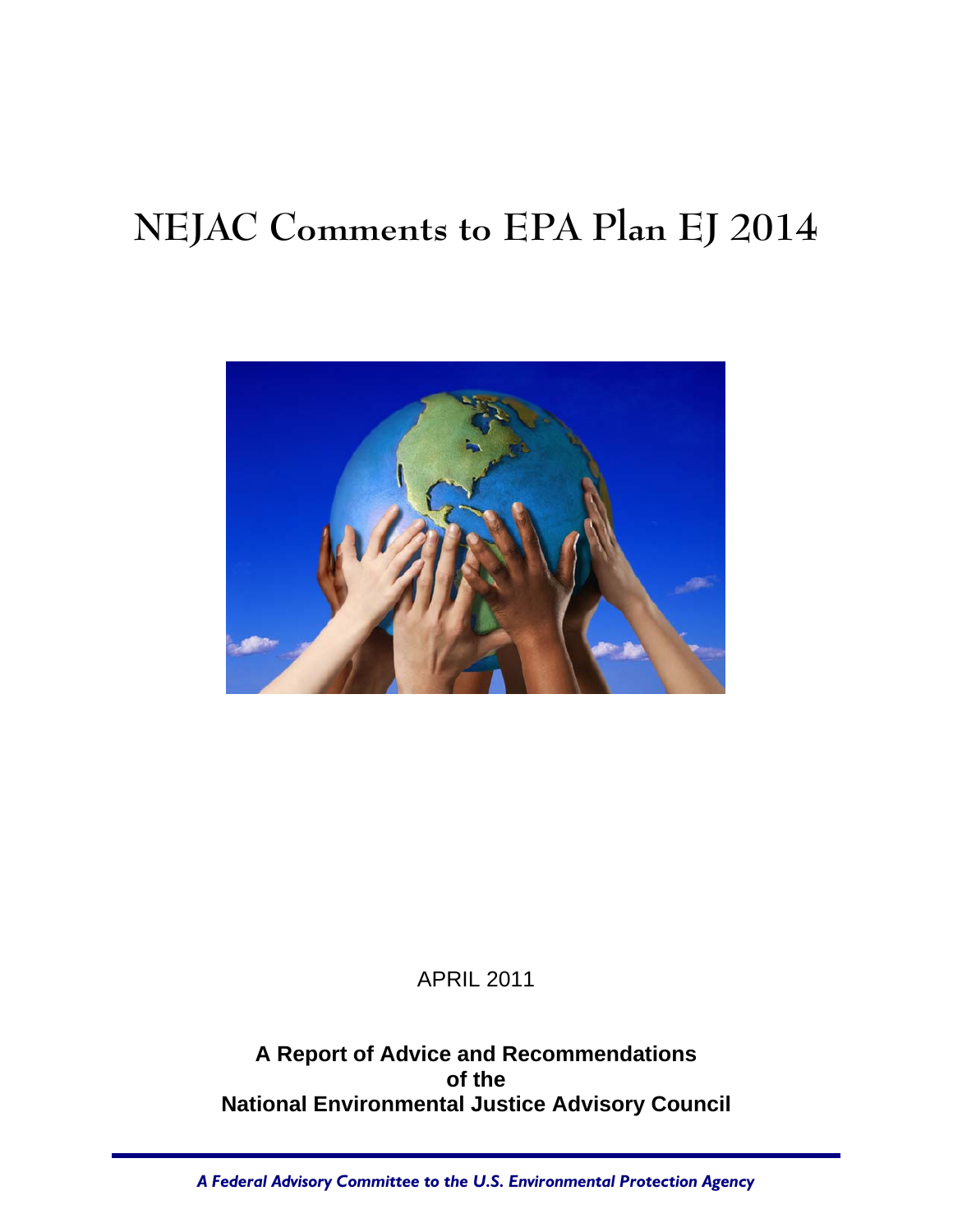# **ACKNOWLEDGEMENTS**

The National Environmental Justice Advisory Council (NEJAC) acknowledges the efforts of the Plan EJ 2014 Subgroup in preparing the initial draft of this report. The members of the Subgroup are listed on page 1 of this letter. The NEJAC also acknowledges the staff of EPA's Office of Environmental Justice, especially Victoria Robinson, NEJAC Designated Federal Officer, and APEX Direct, Inc, which provided contractor support.

#### **DISCLAIMER**

This Report and recommendations have been written as part of the activities of the National Environmental Justice Advisory Council, a public advisory committee providing independent advice and recommendations on the issue of environmental justice to the Administrator and other officials of the United States Environmental Protection Agency (EPA or the Agency). In addition, the materials, opinions, findings, recommendations, and conclusions expressed herein, and in any study or other source referenced herein, should not be construed as adopted or endorsed by any organization with which any NEJAC member is affiliated.

This report has not been reviewed for approval by EPA, and hence, its contents and recommendations do not necessarily represent the views and the policies of the Agency, nor of other agencies in the Executive Branch of the Federal government.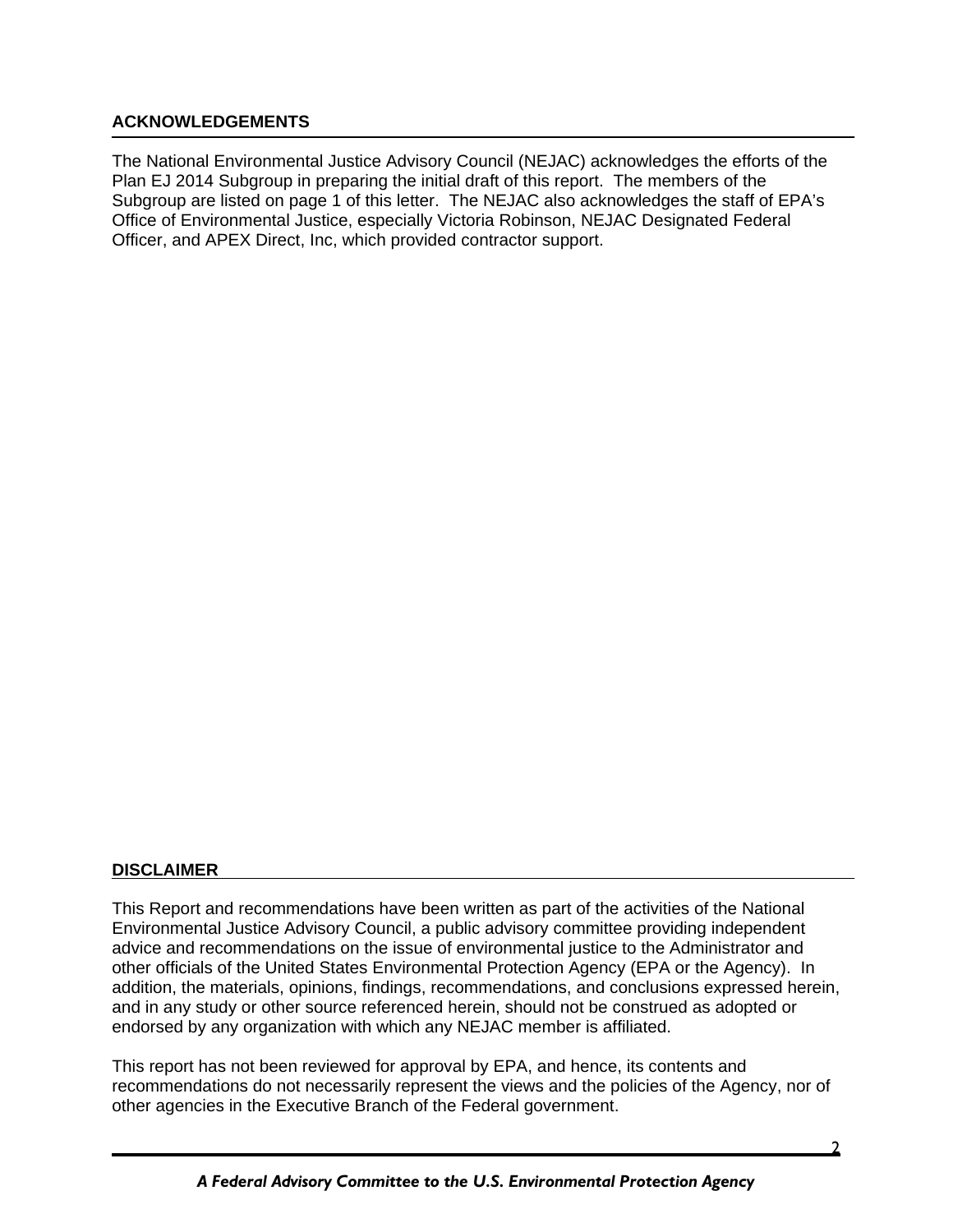

# **NATIONAL ENVIRONMENTAL JUSTICE ADVISORY COUNCIL**

*Members:*  ElizabethYeampierre, *Chair*  John Ridgway, *Vice Chair*  Don Aragon Chuck Barlow Teri Blanton Sue Briggum M. Kathryn Brown Peter Captain, Sr. Jolene Catron Wynecta Fisher Stephanie Hall Jodena Henneke Savanala 'Savi' Horne Hilton Kelley Langdon Marsh Margaret May Vernice Miller-Travis Paul Mohai Vien T. Nguyen Edith Pestana Shankar Prasad Nia Robinson Patricia Salkin Nicholas Targ Kimberly Wasserman

April 29, 2011

Lisa P. Jackson Administrator U.S. Environmental Protection Agency 1200 Pennsylvania Avenue, N.W. Washington, D.C. 20460

Dear Administrator Jackson,

On behalf of the National Environmental Justice Advisory Council (NEJAC or Council), this letter and its recommendations are provided at the request of the U.S. Environmental Protection Agency (EPA or the Agency) with respect to the Agency's Draft Plan EJ 2014 (Plan). NEJAC was asked to review the Plan, which encompasses five cross-Agency focus areas, and offer specific comments and recommendations to EPA. The Council's charge is appended to the end of this letter as Appendix A.

NEJAC would like to recognize the Administrator and the Agency for the priority that has been given to environmental justice and for the actions taken to advance it. We encourage the Administration and all other federal agencies to make further progress in adopting environmental justice into their work. Adopting a plan to move the Administration's initiatives forward is a positive step. We particularly appreciate the portions of the Plan that call for action on key elements of EPA's authority.

NEJAC's procedural process for arriving at its response was as follows: A NEJAC Subgroup (the Subgroup) was set up to quickly assess and initiate the task of providing comments and recommendations on the Plan in a draft work product, which would be ultimately reviewed and approved by the full Council. The Subgroup held several conference calls to discuss the Plan and the framework for formulating a response. There were two public calls regarding the Plan as well. Once the Subgroup reached consensus, a draft response was shared with the larger Council and opportunity was provided for comment and consensus among the Council. The full Council has considered the Plan and herein provides findings, comments, questions for further reflection and recommendations.

NEJAC's Plan EJ 2014 Subgroup was comprised of a cross-section of representatives of various stakeholder perspectives that comprise the NEJAC membership, including academia, business and industry, communitybased organizations, non-governmental and environmental groups, state and local governments, tribal governments, and indigenous organizations. The recommendations presented herein reflect the perspectives of those stakeholder groups.

**NEJAC Plan EJ 2014 Subgroup Members**

Kimberly Wasserman, *Chair* Jolene Catron Wynecta Fisher Stephanie Hall Savonala Horne Langdon Marsh Nicholas Targ Elizabeth Yeampierre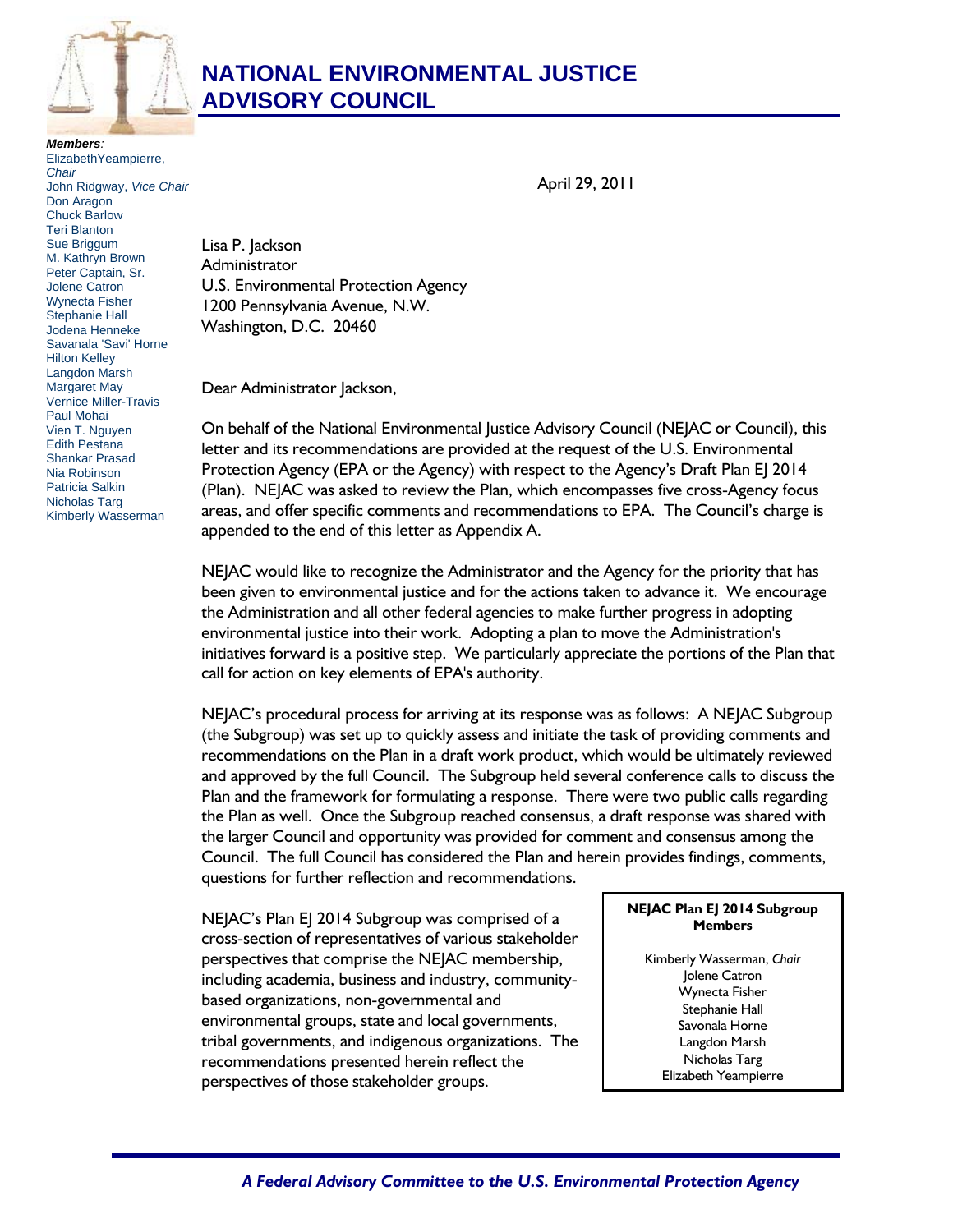**NEJAC Recommendations Comments to EPA Plan EJ 2014 Page 2** 

#### **Summary Recommendation**

As discussed below, NEJAC's overall recommendation asks EPA to provide more specificity with respect to its Plan. Having a clear process for implementation with a timeline and expected outcomes is only meaningful if there is also clarity around what is being implemented. NEJAC makes some recommendations for improvements below in order to address identified deficiencies in the Plan and provide a unified approach as discussed in the Plan.

EPA's Plan EJ 2014 should provide explicit criteria and outcome measures by which implementation of the Plan will be assessed. The goals need to be operationalized and evaluated and people/entities need to be held accountable for progress toward the goals. Many of the goals will require high-level agency oversight and coordination of the Plan and its implementation. Environmental justice community involvement in operationalizing and implementing is critical. That said, the time and effort that this will take means that it will be essential that clear standard and expectations are laid out and which do not fall solely to the responsibility of any one stakeholder. The Agency must be accountable for the larger goals. A lot of the Plan focuses on environmentally-just processes. While this is certainly important, focusing on process alone is insufficient. An equally, if not more, important goal is to ensure environmentally-just outcomes.

In developing details under the Plan, EPA and NEJAC should draw upon reports and resources of the past. Specifically, the NEJAC authored a report in December 2004 titled "*Ensuring Risk Reduction in Communities with Multiple Stressors: Environmental Justice and Cumulative Risks/Impacts*" (the "2004 Report"). The 2004 Report, in a broad sense, addresses many concepts implicit in the Plan and thoughtfully includes the unique concerns of tribal communities. It also provides a series of recommendations that should be incorporated into the Plan as a matter of confirming that the process is moving forward as recommended.

# **ADVICE AND RECOMMENDATIONS**

The following recommendations, comments, and concerns provide the substance of the NEJAC's summary recommendations.

# **Charge Question 1: Are The Cross-Agency Focus Areas The Correct Ones?**

All of the cross-Agency focus areas identified in the Plan appear appropriate as a means to further integration of environmental justice. However there are some limitations and suggested additions as discussed below.

# **Incorporating Environmental Justice into Rulemaking.** NEJAC recommends that EPA

1. Recognize that the goal for this focus area should not only incorporate environmental justice in the rulemaking process. Rather, the overarching goal should be to have environmentally just rules. In order to have environmental rules that are just and reasonable, EPA should evaluate existing rules and regulations to determine the extent to which they may currently undermine the overarching goals for achieving environmental justice. NEJAC suggests it would be better to inventory or reassess what is currently available and effective before adding to the regulatory regime.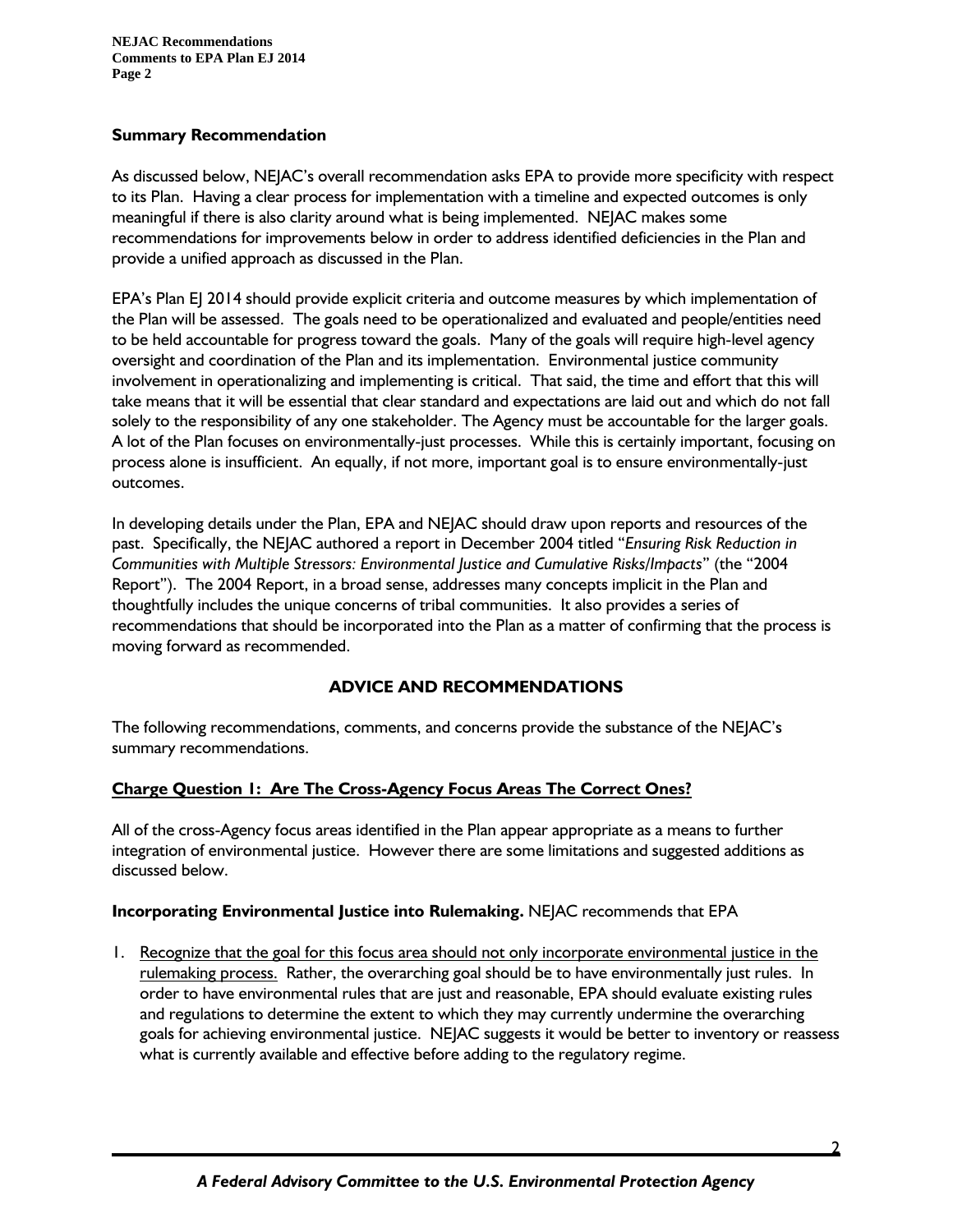**NEJAC Recommendations Comments to EPA Plan EJ 2014 Page 3** 

#### **Considering Environmental Justice Concerns in EPA's Permitting Process.** NEJAC recommends EPA:

- 2. Rephrase this cross-Agency focus area as "*Ensure environmentally just permitting decisions."* The concern is that environmental justice is a standard/obligation, not something simply to consider. As such, analysis and strategic thinking should include the application of environmental justice in obtaining permits in communities with the potential for environmental justice concerns. Specifically, EPA should adequately weigh the pros and cons, ensure timeliness and fairness in the permitting process to all the relevant stakeholders, including the entity seeking to be permitted. Permits should protect all people, regardless of race or socio-economic status. Consistent State guidance will be needed on incorporating environmental justice principals in permit actions. The longer-term focus around cumulative impacts leads the NEJAC to have follow-up questions: What will this process look like? How much longer term is it?
- 3. NEJAC requests a work plan and timeline be developed for this objective.

**Accelerating Compliance and Enforcement Initiatives**. NEJAC generally supports this focus area as an important component of the Agency's overall strategy. To further refine our understanding and guide EPA in the execution of this concept, NEJAC requests that EPA:

- 4. Develop the necessary details to address the following questions and concerns by the November 2010 meeting of the NEJAC:
	- How does EPA assess what actions will yield the most benefit or reduce risk to the greatest extent?
	- What criteria are used?
	- Once chosen, are there standards by which actions are evaluated?
	- To what extent and in what ways are "environmental justice concerns" identified, defined, and considered?
	- To what extent are compliance and enforcement actions and resources being targeted at overburdened communities?
	- What is EPA doing to proactively enforce its regulations under Title VI of the Civil Rights Act (Title VI)?
	- What is EPA doing to deal with the backlog of Title VI complaints and address new complaints that may arise?
	- Is every enforcement action expected to have an environmental justice component?
	- In what ways are Office of Enforcement and Compliance (OECA) and Regions pursuing the three enumerated actions under the Plan?
- 5. Ensure environmental justice concerns in selecting national priorities for enforcement and compliance assurance attention. The Plan does not currently identify areas of non-compliance, but only areas where EPA feels their limited resources will have the most benefit. EPA should consider whether this is an appropriate venue to invoke environmental justice.
- 6. Target specific compliance strategies and enforcement actions to address problems that affect overburdened communities. NEJAC recommends that EPA evaluate how "specific compliance strategies" differ from what is required under current regulations/statute. If an enforcement action does not involve/affect an "overburdened community," perhaps environmental justice is not a factor.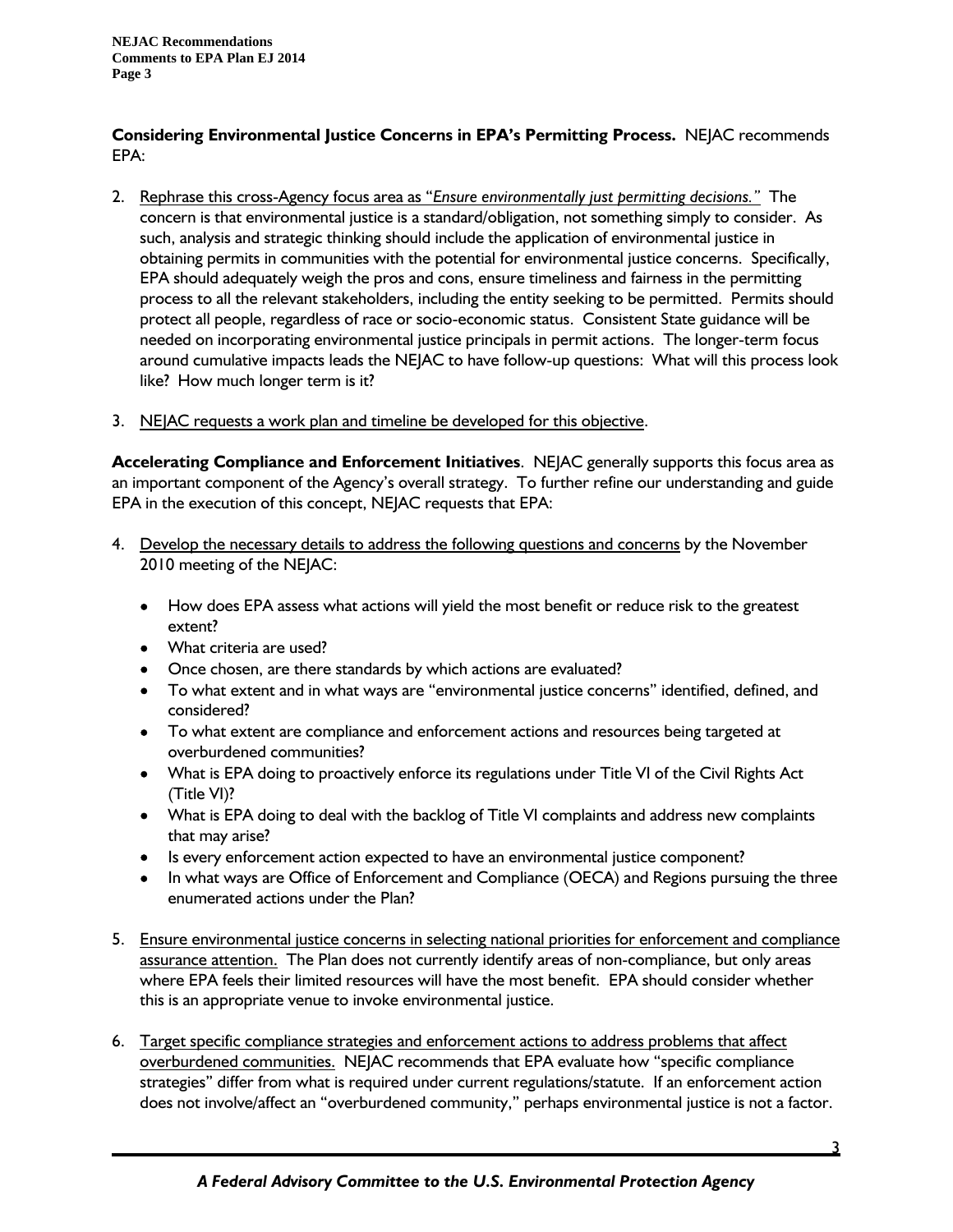- compliance. NEJAC recommends that EPA evaluate whether the existing enforcement structure 7. Seek remedies in enforcement actions that benefit overburdened communities affected by the nonprovides benefits for affected communities and whether there are specific ways in which the SEP policy can be enhanced to aid the overall goal of environmental justice allowing greater flexibility for environmental justice projects.
	- How does EPA determine appropriate remedies?
	- To what extent are stakeholders involved in this determination?
	- communities? To what extent do existing enforcement practices prioritize benefits for overburdened
	- Is this simply a re-branding of Supplemental Environmental Projects (SEP)?
	- Are there specific ways in which the SEP policy can be enhanced to aid the overall goal of environmental justice?
	- Should SEP policy reform be considered to allow greater flexibility for environmental justice projects?

**Supporting Community-Based Action Programs**. Building on past NEJAC recommendations, most recently in the Report, *Reducing Air Emissions Associated With Goods Movement: Working Towards Environmental Justice,* NEJAC requests that EPA"

*8.* Work with other Federal agencies, State and tribal governments, businesses, nonprofit organizations, universities, foundations and others, to provide support for community-based organizations to participate in community or government convened collaborative processes that afford meaningful and substantive participation in decision-making on permits, public investments, and other activities affecting communities. Further, specific attention should be given to indigenous/tribal communitybased and grassroots organizations. That is, EPA should develop a tribal/indigenous communitybased and grassroots organizations environmental network to enhance EPA's coordination and collaboration with these organizations to ensure the Agency not only effectively communicates its programs, policies and activities, but also provides a mechanism for the Agency to obtain information from these stakeholders on their environmental justice issues. Support is most effective if it increases the knowledge of community based groups, assures them a powerful seat at the table, and offers neutral convening and facilitation.

**Fostering Administration-Wide Action on Environmental Justice.** EPA and other federal agencies invest billions of dollars in transportation, housing and environmental infrastructure and programs that affect communities suffering from disproportionate impacts. Some of these programs incorporate environmental justice considerations to some degree, but all these investments should go through an appropriate process to identify and, if necessary, eliminate or mitigate them. The National Environmental Policy Act (NEPA) affords one screening tool; other investment screens may be useful as well. The NEJAC recommends that EPA:

9. Assure that Clean Water and Safe Drinking Water revolving fund capitalization grants are accompanied by assurance that State grantees and local borrowers go through a NEPA type process that adequately avoids disproportionate impacts. In addition, the aforementioned activities should be conducted in tandem with enforcing Title VI regulations. Furthermore, the NEJAC recommends that EPA develop effective mechanisms for fostering administration-wide action on environmental justice in Indian Country and throughout Alaska.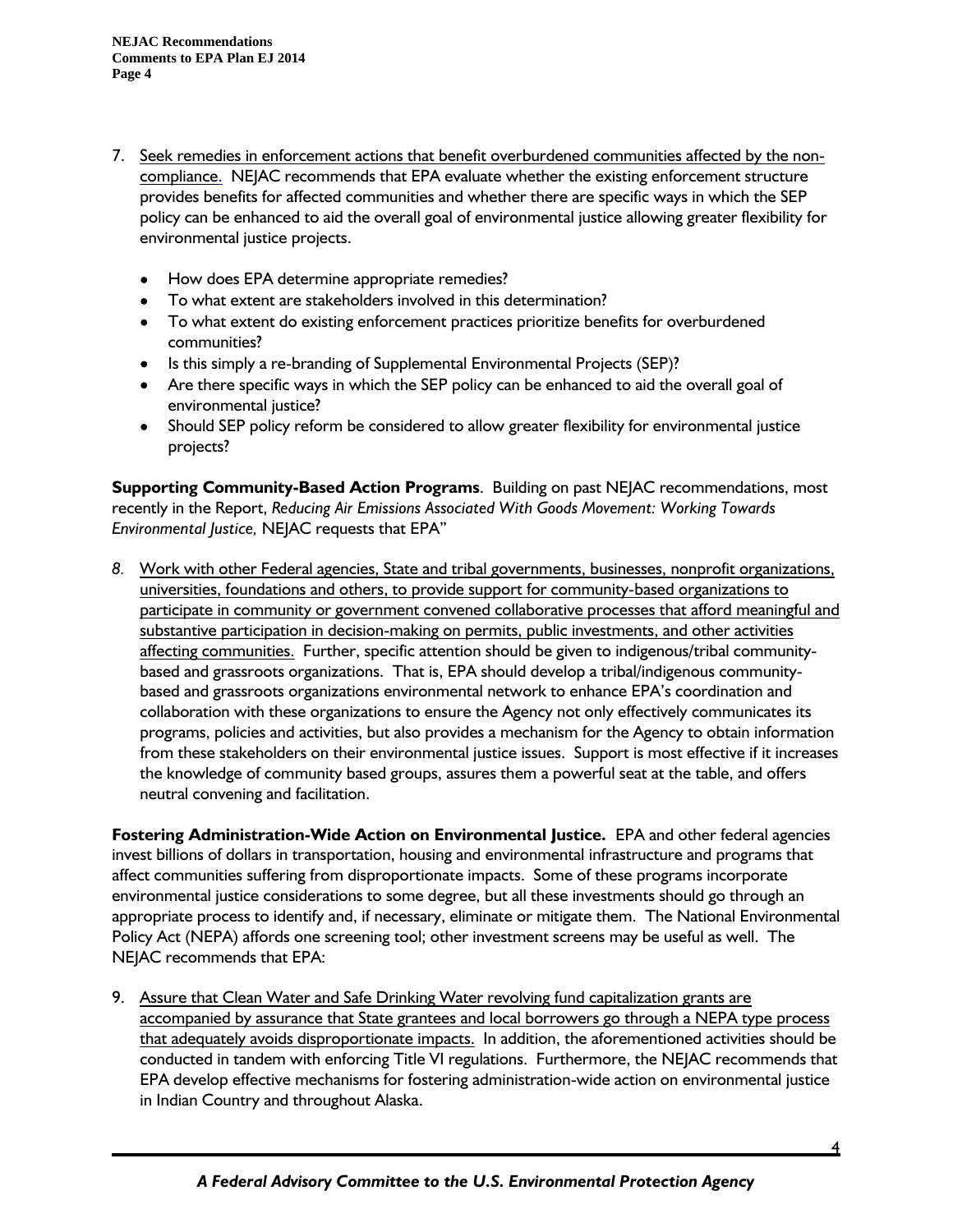**Proposed Additional Cross-Agency Focus Areas**: An important way to assure that progress on reducing disproportionate impacts is steady is to strengthen the science of identifying these impacts and measuring their increase or decrease. While science ought to, by default, be inclusive in all areas, sound science that includes all of the quality of life variables should be a core objective. In other words, a discussion of science must go beyond environmental justice and look at the full range of potential drivers, causes, and effects in overburdened or disadvantaged communities. While the language in the Plan recognizes the work of the Office of Research and Development (ORD) is encouraging, the Plan should include some specific work to be accomplished to take the sound science of disproportionate impacts to a level that can drive policy and implementation.

Specifically, in regard to indigenous/tribal people, the Environmental Justice Program needs to recognize and affirm the importance of climate change and adaption as critical issues facing this group of people. Information on climate policy and its link to renewable energy, green jobs, and water and food policy needs to be readily available to tribes, not just at the federal government to tribal government level, but also at the community level, for the inherent rights of tribal sovereignty reside within its own people.

Therefore, NEJAC recommends EPA:

- 10. Add a sixth cross-Agency focus area: Ensuring Environmentally Just Investment of Capital and other funding. The focus would be to assure that investments of federal dollars in infrastructure and local programs do not create or exacerbate existing disproportionate impacts and where possible eliminate existing ones. EPA should assure that investments in Superfund, brownfields revitalization, water, etc., meet the same objective and are made in tandem with the enforcement of Title VI regulations
- 11. Make science a seventh cross-Agency focus area or add an objective that ORD produce by 2014 or sooner, some robust results that will drive policy and implementation. EPA could convene the federal, state, tribal, community, business, academic and NGO representatives to develop scientifically valid, understandable, and practicable outcome measures for populations and geographic areas disproportionately impacted by government actions, including permitted activities. Drawing on past NEJAC reports and independent academic and other work, this group could come up with objectives and priorities for ORD and other national and non-governmental research organizations.
- 12. Include climate adaptation as an additional cross-Agency focus area.

# **Charge Question 2: How EPA Can Strengthen Specific Actions Within The Five Cross-Agency Focus Areas**

The Plan is extremely general at this point and thus it is difficult to provide very specific feedback. Given its status, it is critical that EPA lay out a clear process for implementation with a timeline and expected outcomes. It will be critical for EPA to focus on explicit criteria/outcome measures by which implementation of the Plan will be assessed. Too often, these types of plans/efforts lack a coherent overarching set of goals to which the Agency is held accountable. Instead, implementation efforts end up becoming a 'hodge-podge' of initiatives and actions of uncertain impact.

It is worth noting that a discussion about improving economic opportunities within the environmental justice community seems absent from the Plan. Economic opportunity and vitality within the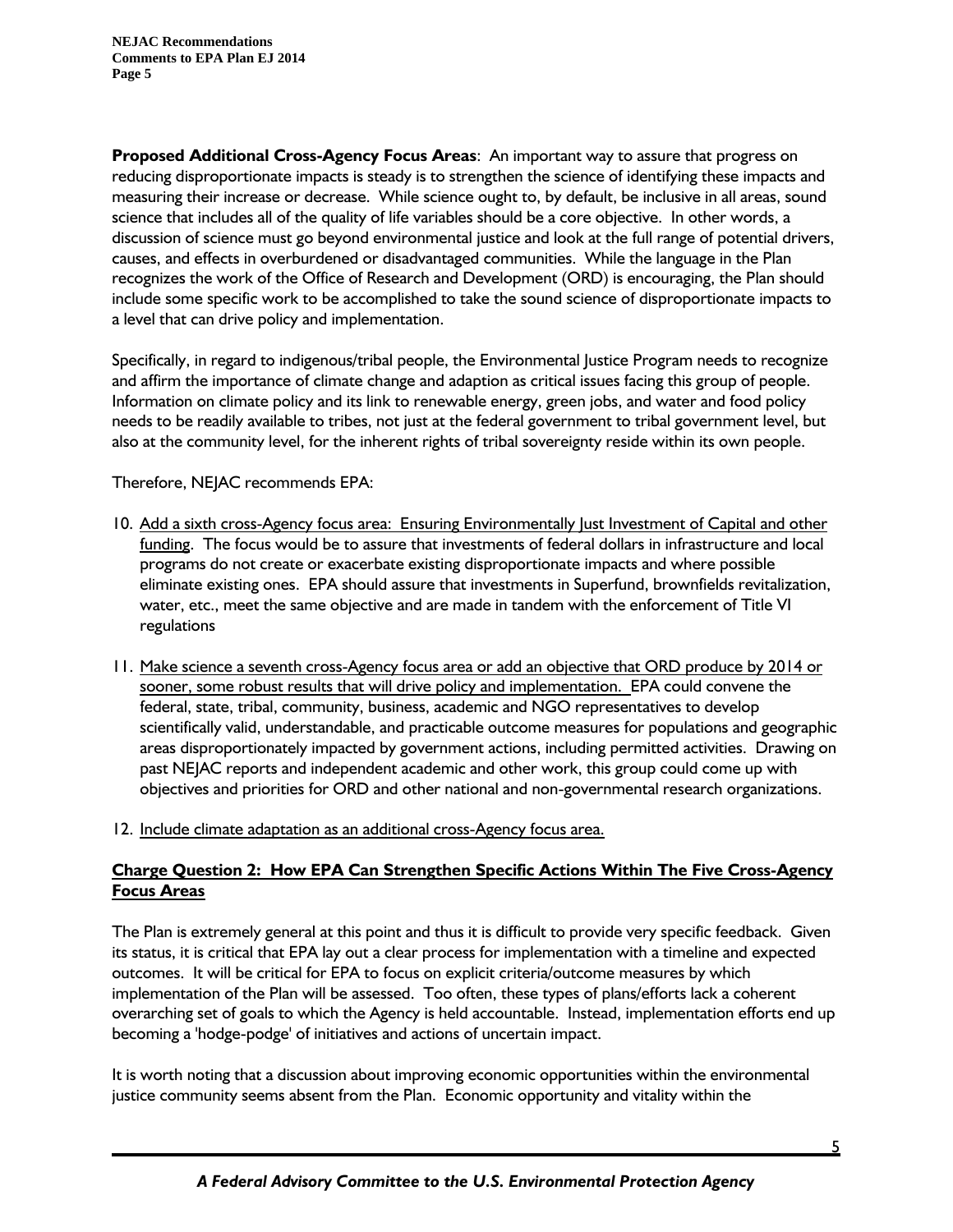environmental justice community is an important contributor to the improvement of quality of life. EPA should consider how it will balance the goal of improving the quality of life in environmental justice communities given the reality of the need for access to certain ports, rail, markets and infrastructure for urban and industry growth. For example, caution should be used to ensure that the competing interest of Brownfields development and similar programs do not become an "economic death threat" for environmental justice communities.

example of such an agency built incentive program. Given the complexity of the issues, how will EPA encourage or incentivize its collaborative partners and industry to voluntarily invest in the community (i.e. go beyond regulatory compliance to tangibly improving community health and quality of life)? OSHA's Voluntary Protection Program (VPP) is a good

As part of fleshing out the Plan and evaluating performance, the NEJAC recommends that EPA:

- 13. Evaluate the extent to which current practices and policies actually are contributing to poor environmental quality and health outcomes in certain communities (e.g. the extent to which EPA is aiding and abetting overburdening).
- 14. Evaluate the extent to which existing legal and regulatory authority that could achieve these goals is being underutilized. The Plan acknowledges that "federal agencies are responsible for considering environmental justice issues in NEPA environmental impact assessments and enforcing Title VI of the Civil Rights Act." Putting aside that these requirements go beyond simply "considering" environmental justice, what is EPA doing to ensure that it maximizes the potential of these specific statutes for achieving the environmental justice goals?
- 15. EPA should explore in a cross-Agency fashion whether there exist in environmental justice communities opportunity to remove or reduce impacts of the zoning practices of the past. Finally, the role of local government and historical zoning practices cannot be ignored. Since states have primacy, and land use planning is controlled by local governments, communities need a tool to address these "legal" injustices.

Specific recommendations about how EPA can strengthen specific actions within the cross-Agency focus areas include:

- 16. *Considering Environmental Justice Concerns in EPA's Permitting Process:* Consistent State guidance will be needed on incorporating environmental justice principals in permit actions.
- 17. *Accelerating Compliance and Enforcement Initiatives:* There should be more emphasis on enforcement and compliance activities being coordinated with each other and with other efforts to reduce disproportionate impacts in individual communities selected for agency attention through the use of Environmental Justice Strategic Enforcement Assessment Tool (EJSEAT) and other tools.
- 18. *Supporting Community-Based Action Programs:* The programs or policies that EPA will implement to empower and involve communities are planned, in some instances, to go "beyond the minimum in regulation." This will require planning, and ultimately, funding. Due consideration should be given to who should be involved to ensure that the requirements under this focus area are not too onerous, and that financial responsibility for these programs does not fall exclusively to any one stakeholder.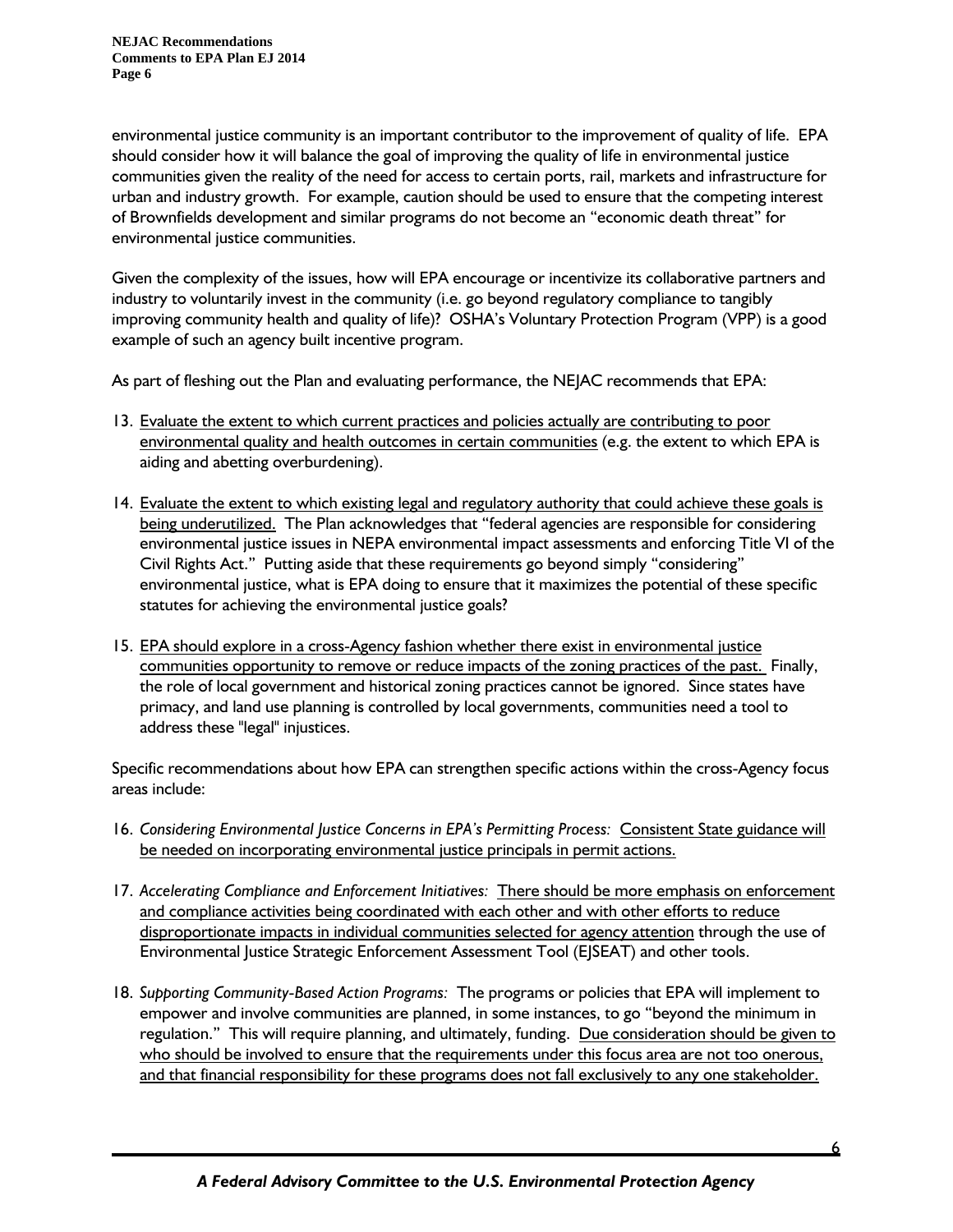- 19. Fostering Administration-Wide Action on Environmental Justice: The Agency should use its role to contribute to removing environmental justice concerns. EPA also should recognize through guidance and legal precedent that not every environmental action, enforcement or otherwise, will have an environmental justice component. EPA should consider whether there are any tax policy and incentives that can be utilized for environmental justice purposes. The focus should be on improving life within the environmental justice communities as opposed to preventing growth and development.
- the NEJAC to ensure the inclusion of a tribal perspective in the cross-Agency focus areas. 20. Reconstitute the Indigenous Peoples Subcommittee or create an Indigenous People Work Group for

# **Charge Question 3: Setting Priorities Among The Five Cross-Agency Focus Areas**

Each area is critical and it is impossible, given the generality of the Plan, to set priorities among them. Prioritization may be more feasible when specific action items are identified. EPA should recognize that the focus areas are interdependent; from the perspective of a community, any one or a combination of the focus areas might have the highest priority. Having said that, NEJAC recommends that EPA:

21. Raise the level of attention given to focus areas 4 - Supporting Community-Based Action Programs, and 5 - Fostering Administration-Wide Action on Environmental Justice, to at least the level of priority given to the first three focus areas.

Once again, thank you for this opportunity to provide comment to the Agency's Plan EJ 2014.

Sincerely,

Elizabeth le Yeanpierre

Elizabeth Yeampiere Chair

cc: NEJAC Members

Cynthia Giles, EPA Assistant Administrator for Enforcement and Compliance Assurance Lisa Garcia, EPA Associate Assistant Administrator for Environmental Justice Charles Lee, EPA Deputy Associate Assistant Administrator for Environmental Justice Victoria Robinson, NEJAC DFO, OEJ

7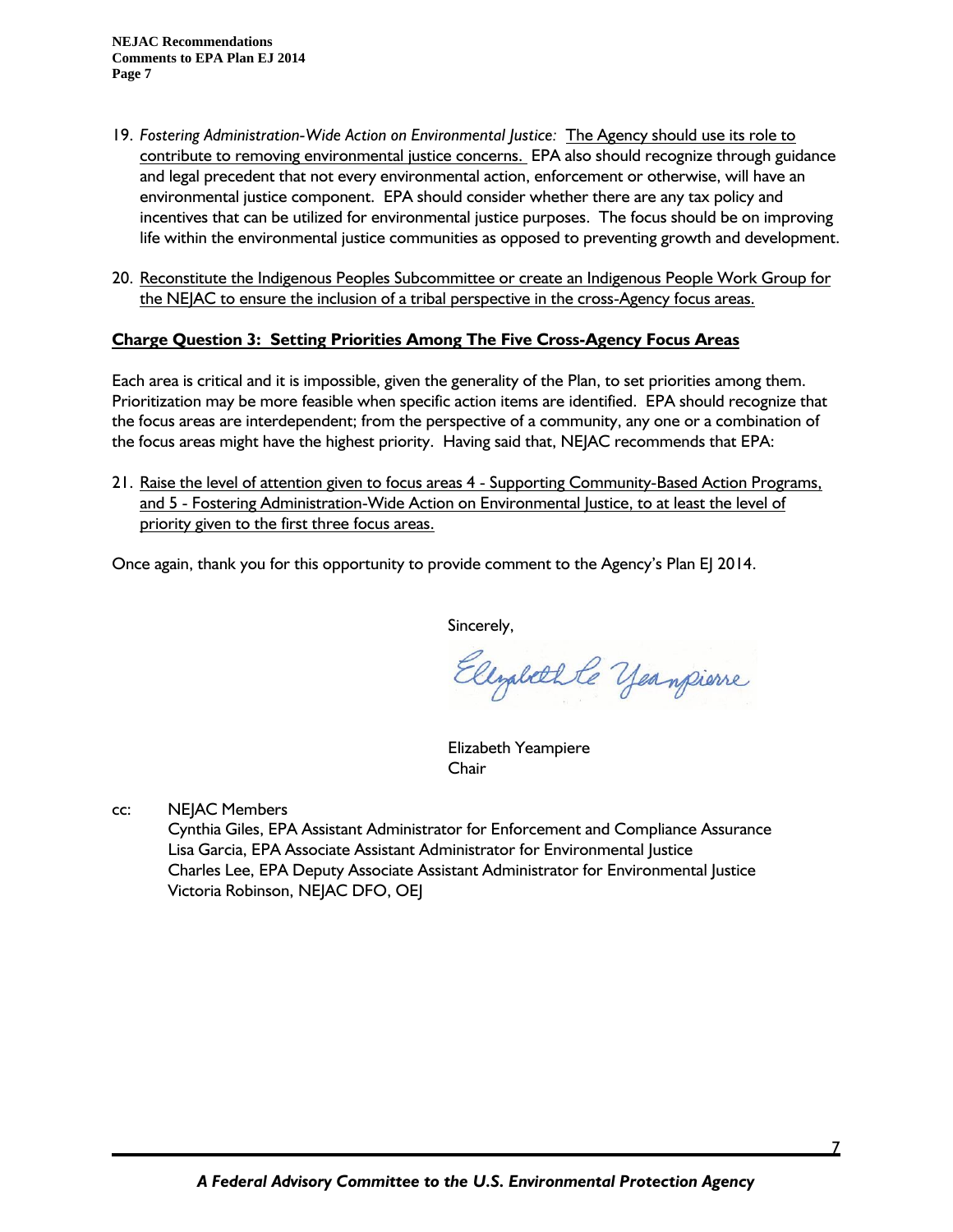**NEJAC Recommendations Comments to EPA Plan EJ 2014 Page 8**

**This Page Intentionally Left Blank**